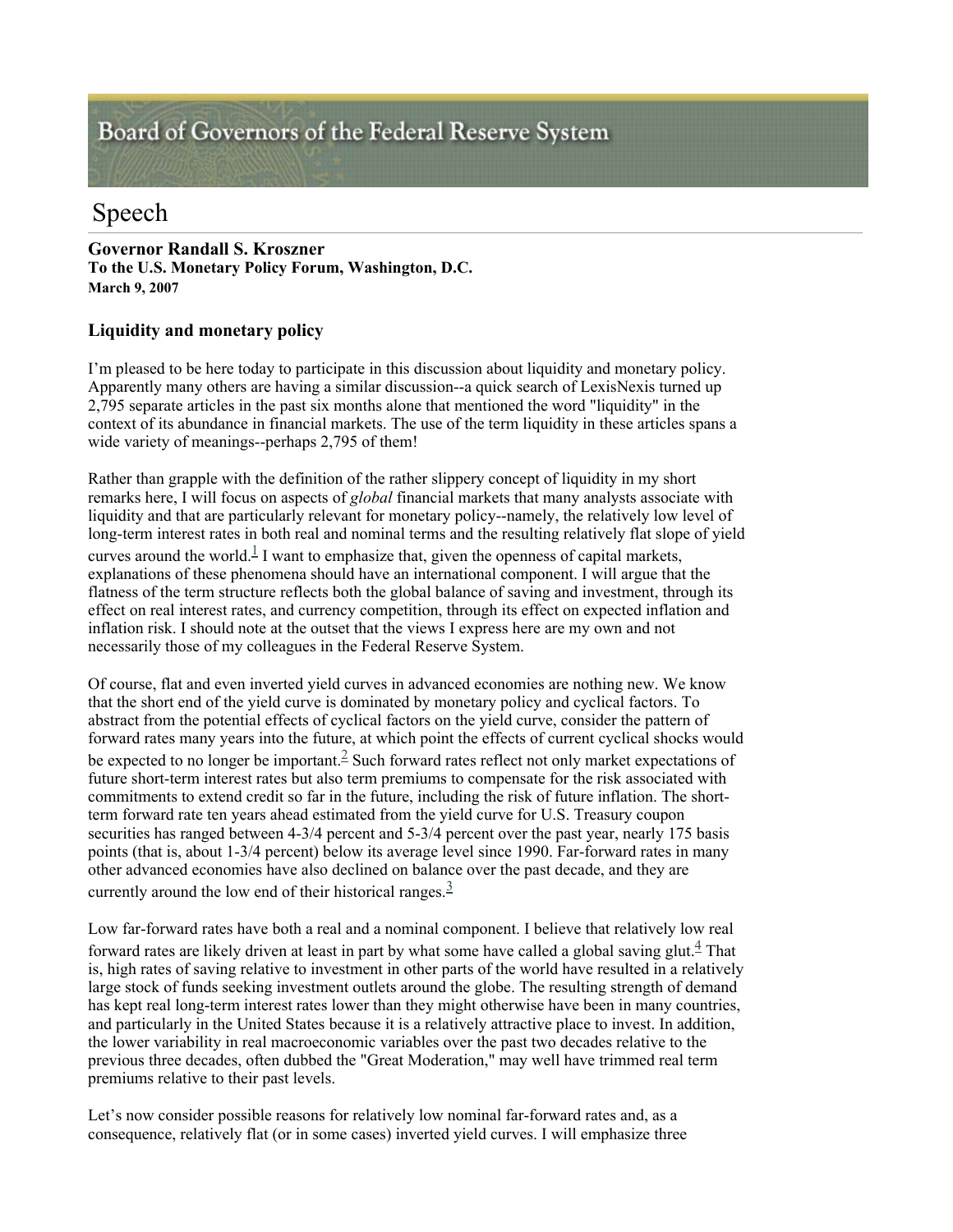significant changes in most countries around the world that point to a reduction in the compensation required by investors for the possible effects of future inflation on the returns to holding long-term bonds: Namely, declines in (1) actual inflation, (2) inflation volatility, and (3) expectations of longterm inflation, both survey based and "market based." These worldwide effects have been particularly pronounced in emerging markets.

What I have elsewhere referred to as "currency competition" may be a driving force behind these changes in inflation outcomes and expectations and may be reflected in low nominal long-term interest rates and the flattening of yield curves.<sup>5</sup> I'd like to briefly review what I mean by currency competition. A confluence of four factors--deregulation, globalization, financial innovation, and the public's increased understanding of the costs of inflation--has fostered a form of competition among currencies. That competition, in turn, has led to improved central bank performance and thereby contributed to the recent conquest of worldwide inflation.

The factors that drive currency competition are closely related and mutually reinforcing in many respects.

- Prompted in part by the collapse of central planning, many countries have turned increasingly to private markets and trade to deliver growth and progress. The resulting deregulation has led to an opening of capital markets, and hence financial globalization, which has in turn boosted innovation and helped to increase global competition by shrinking barriers of time and distance. Accordingly, trade and financial linkages between countries have soared in recent years to record levels.
- Meanwhile, substantial financial innovations--including advances in electronic payment systems and trading systems, as well as more widespread credit card networks and increased use of mutual funds--have facilitated the movement of wealth around the globe. As a result, deregulation, globalization, and innovation have made it easier for citizens to move their wealth out of nominal assets in their local currency and thereby avoid any inflation tax should their government show signs that it might resort to inflationary tactics to finance spending.<sup>6</sup>
- At the same time, the public's understanding of the costs of inflation has increased, in part because of experiences of high inflation in many countries in the 1980s. Almost everywhere, public opinion eventually turned against allowing inflation to continue. This public pressure has reinforced the trend against inflationary policies.

Increased competition among currencies, driven by the confluence of factors that I just described, has improved central bank performance by changing the ability and the incentives of governments and central banks to pursue high-inflation policies. In effect, currency competition has raised the costs of poor policy and thus promoted central bank incentives to maintain low inflation.

This change has led many governments to be more willing to adopt institutional changes to improve central bank governance that have bolstered central bank credibility for maintaining low inflation. Such changes have included greater central bank independence, which has typically been granted in conjunction with a mandate including the achievement of low and stable inflation as one of the goals of monetary policy. That is, policy is credible because the central bank's objectives are clear to the public and because the central bank can be held accountable for failing to achieve its objectives. When citizens are more aware of the costs of inflation, and when governments are less able to reap benefits from high inflation, institutional reforms that make central banks more credible and independent are more likely to be adopted and sustained.<sup>7</sup>

Let me make it clear that I think that currency competition has been a much larger force in emerging-market economies, in which the costs of poor policies have been demonstrated quite clearly, than in advanced economies. Still, at least some degree of currency competition may be at work in the United States as well: One could argue that competition faced by the dollar, particularly abroad, is likely greater now than before the introduction of the euro because of the scale of eurodenominated financial markets and the financial institutions in the euro area, but I would not want to push that argument too far.